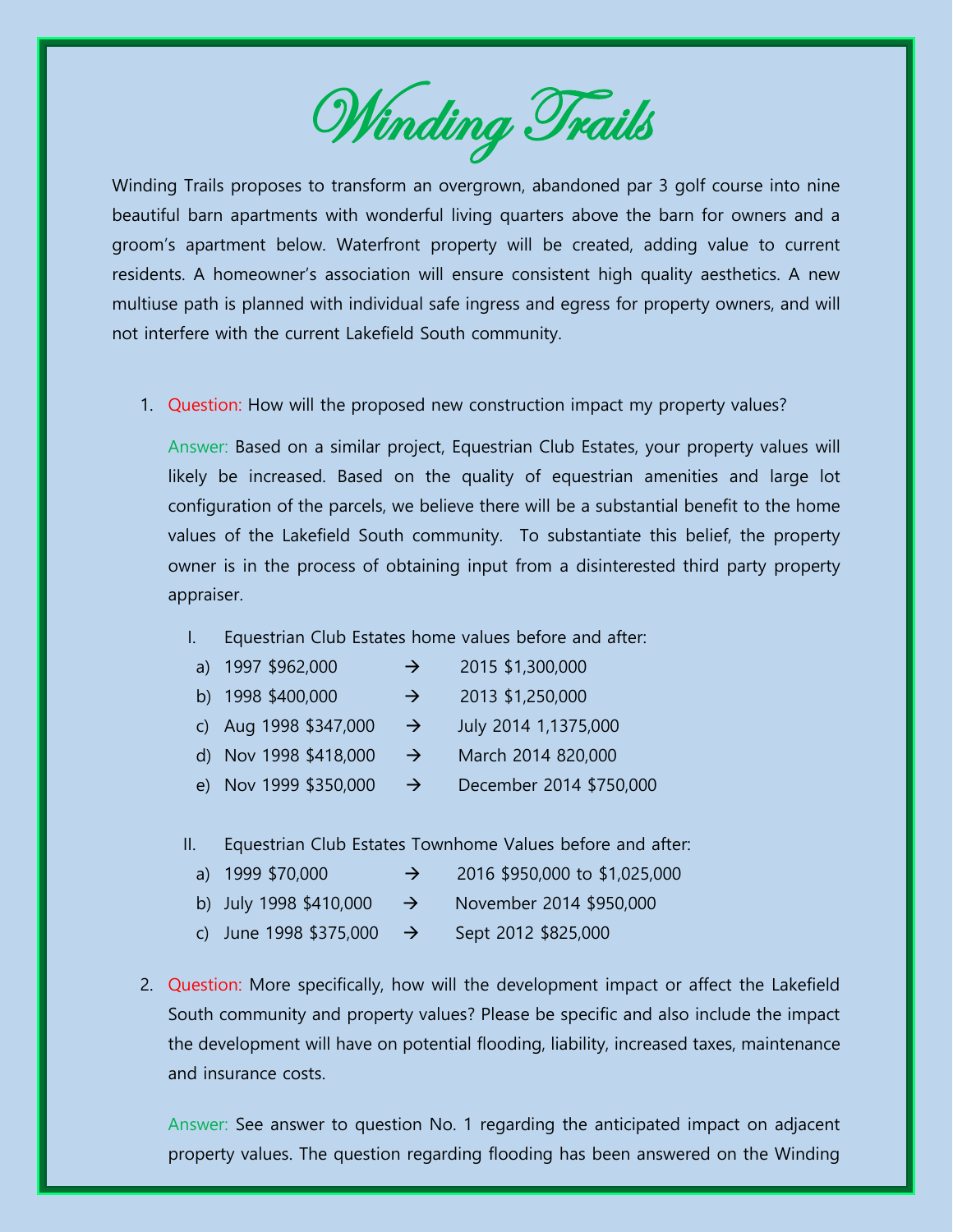Trails website. The Winding Trails community will have its own HOA that will cover maintenance, liability, taxes, and insurance costs.

3. Question: What is going to be the value of the properties being built?

Answer: The property owner has not placed values on the properties at this time.

4. Question: Will the new development have any impact on Lakefield South HOA payments? How will they be affected if at all?

Answer: There will be no impacts to the Lakefield South HOA. The Winding Trails community will have their own HOA.

5. Question: How will the development affect Lakefield South's recreation and facility space?

Answer: The recreation and facility space that is owned by Lakefield South will not change as a result of the proposed Winding Trails project. The project is only taking place on the old Wanderers Club Par Three Golf Course, which was not under the ownership of the Lakefield South community. There will be no change to Lakefield South owned land.

6. Question: How will the development impact or affect the security at Lakefield South?

Answer: The Winding Trails development will greatly increase the security of Lakefield South. Currently, there are access points to the Lakefield South neighborhood throughout all of the fairways from both Aero Club Drive and Greenbriar Boulevard. With this new project, the entire community will be surrounded by lakes, increased vegetation, and fencing. The entire Winding Trails community will have a multi-use path on the exterior perimeter along the exterior roads (Aero Club Drive and Greenbriar Boulevard) that will be confined with a four-foot high fence. Each of the nine lots will have their own private driveway from either Greenbriar Boulevard or Aero Club Drive that will contain a private security gate. The existing lakes are going to be redesigned, to provide the entire Lakefield South neighborhood with a buffer of water, which will add to the level of security.

7. Question: Will the Winding Trails owners, residents, vendors, guests and third parties use Lakefield South's entry gates?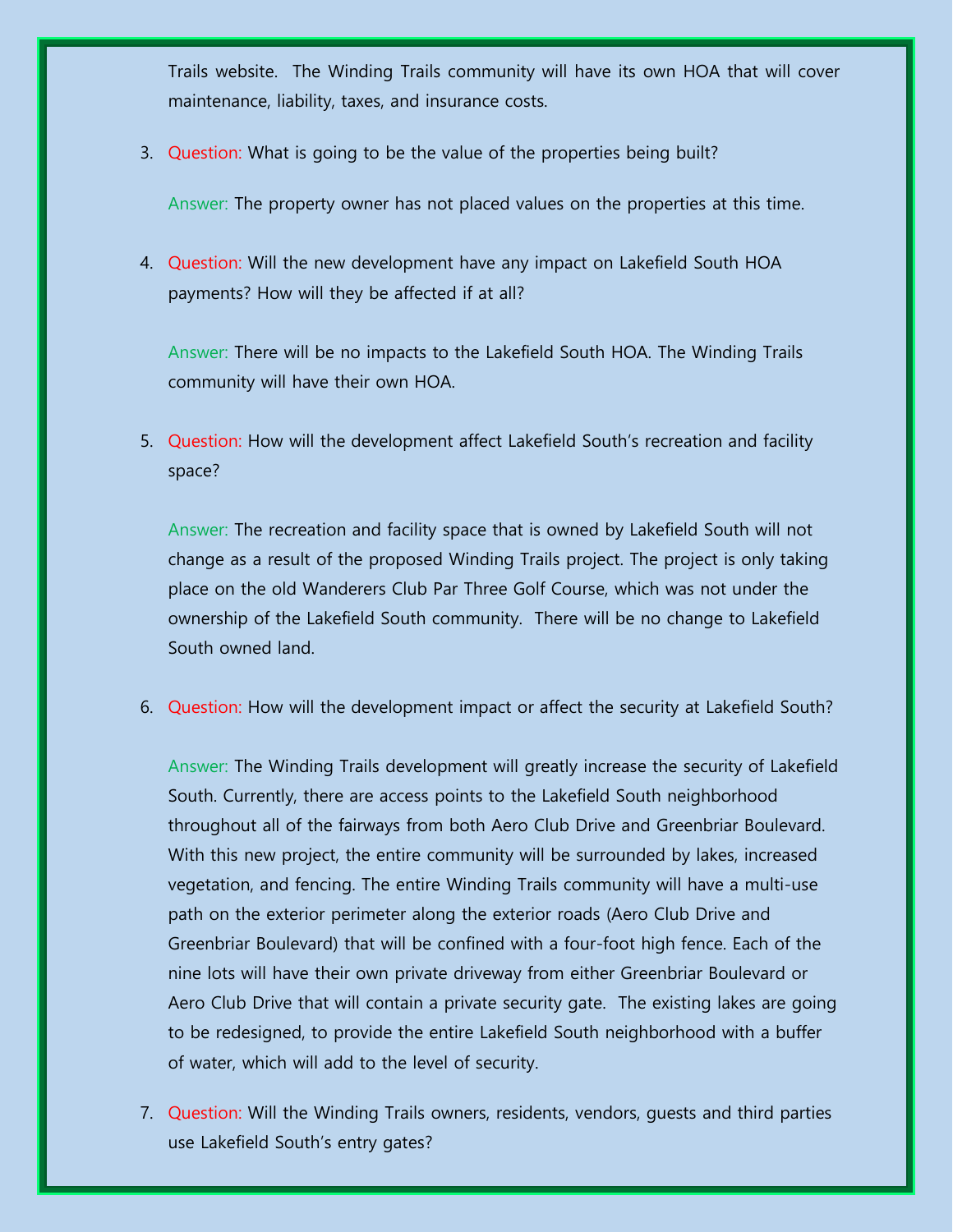Answer: No. Each of the nine lots will have their own driveway off of either Aero Club Drive or Greenbriar Boulevard. No access to the Lakefield South entry gates is necessary.

8. Question: How long will construction last?

Answer: A 6-8month construction time frame is expected to complete the redesign of the lake areas. It would then be another year to prep the lots ad build out the barns.

9. Question: Who will be responsible for the dust, noise and damage caused by the construction?

Answer: The developer will be required to obtain a land development permit where they will be required to follow rules and regulations of construction standards and management. The Village maintains strict development standards. The Village will require the improvements to be bonded to guarantee the work will be completed per Village standards.

10. Question: Who will be responsible for maintaining the lakes that are being built (i.e. general maintenance, alligators, mosquitoes, flooding, etc.)?

Answer: The lakes are currently maintained by Acme Improvement District and will continue to be maintained by Acme the same way they are now. The lakes will, however, be planted with littoral vegetation and trees, which will make the lake more aesthetically pleasing and provide natural mosquito control.

11. Question: Is the intent to rent or sell the properties? And, if to sell, will owners be permitted to subsequently rent them?

Answer: The intent is to develop and sell the nine lots to individual equestrian owners. The owners will be permitted to rent their properties in accordance with the Winding Trails HOA rules and regulations.

12. Question: Will the properties be occupied year-round or seasonally?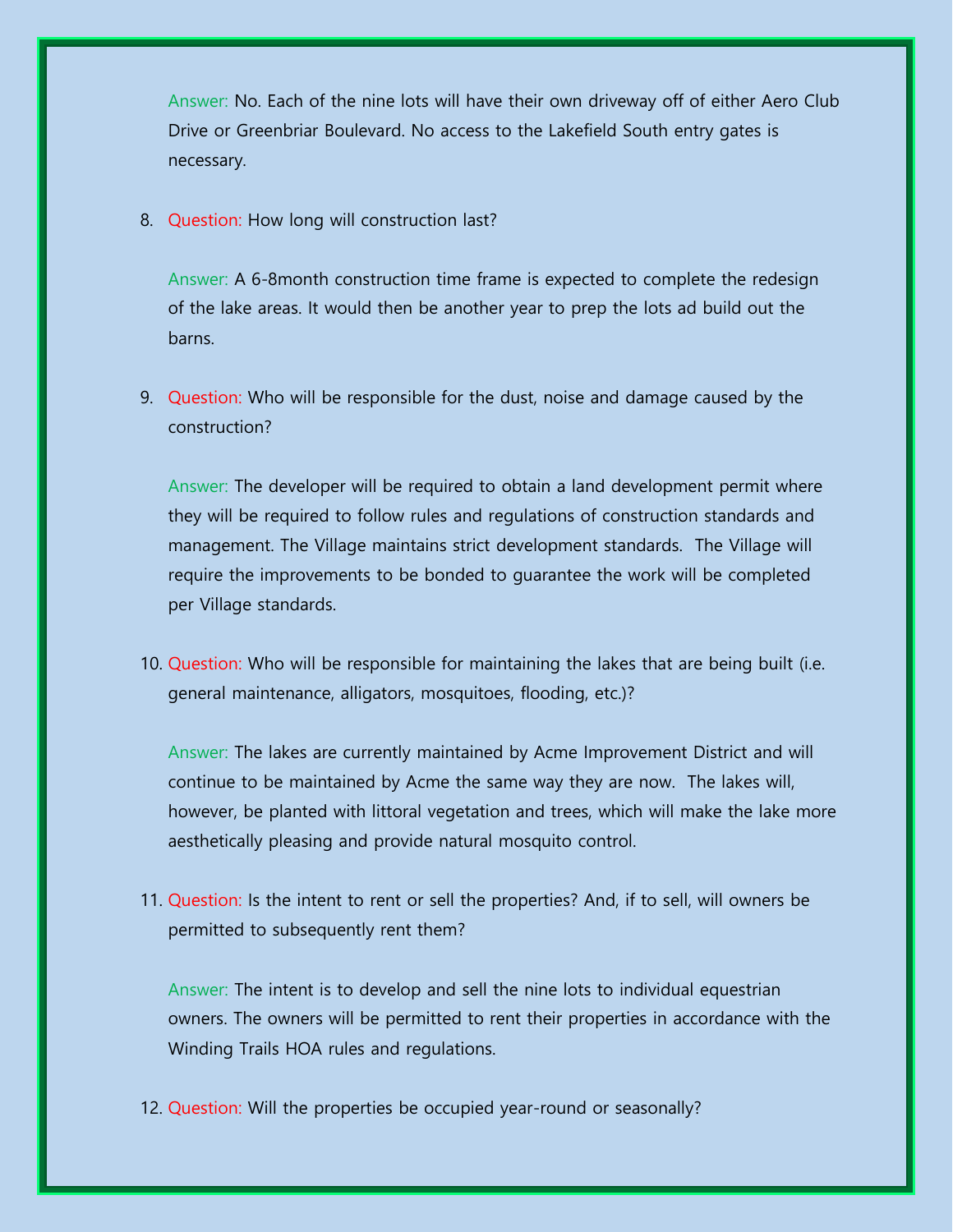Answer: Both types of owners would be expected.

13. Question: What are the HOA bylaws going to be for the new development?

Answer: There will be HOA bylaws, but they have not been written at this time. We would be glad to share the documents when available.

14. Question: How is air quality going to be affected around Lakefield South?

Answer: Air quality should not change.

15. Question: How will bugs, insects, rodents and flies be controlled?

Answer: We don't anticipate any issues. All barns will be equipped with fans to keep flies out and state-of-the-art organic fly sprayers. The distance of barns in existing the neighborhood across the canal in the Saddle Trail neighborhood are 100-300 feet from the nearest home and those we are planning will be over 300 feet away. According to Dr. Jerry Hogsette of the USDA Agricultural Research, the wind movement in Wellington is an excellent detriment to flies and mosquitoes, as they are weak flyers. <http://www.ars.usda.gov/pandp/people/people.htm?personid=2541>

Dr. Jerry Hogsette\*, United States Department of Agriculture (USDA) Research Entomologist, has worked in the field of veterinary and medical entomology for 35 years. His specialty has been the biology, ecology and management of nuisance higher Diptera, particularly house flies and stable flies, in agricultural and urban settings.

16. Question: How will the odor/manure smell be controlled?

Answer: All barns will be equipped with airtight manure dumpsters, hidden out of sight, inside small attractive structures. Dr. Hogsette noted that the heat inside the dumpsters will be too intense for flies and emptying them twice per week is a major step to controlling the fly population.

17. Question: What will be done to prevent water contamination and soil erosion?

Answer: The Village Land Development code and state law strictly regulate water quality and sediment control.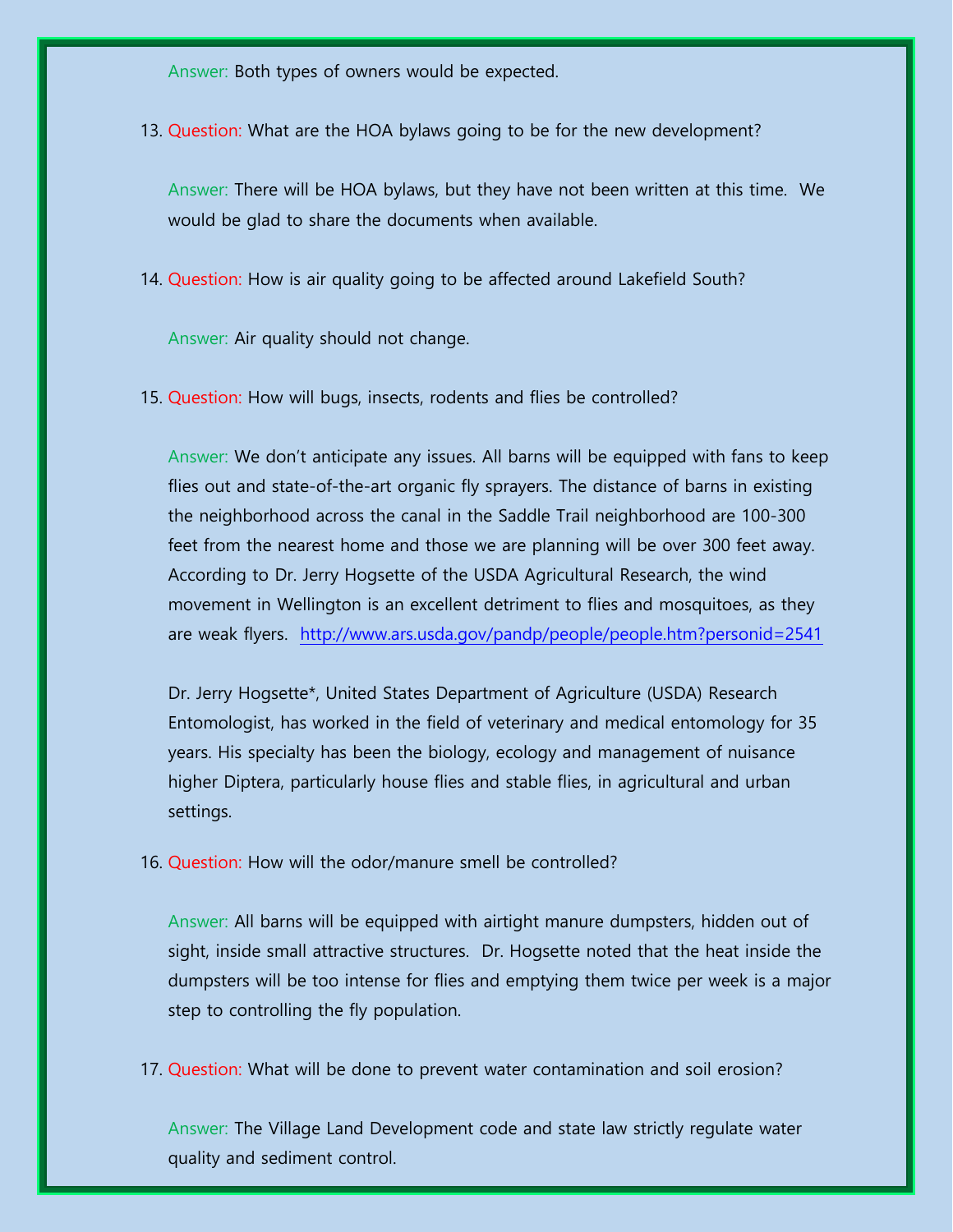18. Question: How will pollution control be handled?

Answer: Part of the approval process with the Village of Wellington is to maintain strict guidelines for setback requirements. These setbacks are to prevent pollution and are reflected on the site plan. State and federal laws strictly prohibit pollution.

19. Question: Will dirt roads be placed behind any properties?

Answer: No. There will be one private driveway off of Greenbriar Blvd to access lots one and two. This driveway will have a lake as well as landscaping between the driveway and houses. The driveway will be gravel or concrete.

20. Question: Will lakes be built behind any properties?

Answer: Yes, there will be more lakes added to the property. There are currently approximately 18 acres of lakes owned by Acme. The new project will consist of approximately 22+ acres of lakes. Please see site plan. The lakes have been designed to provide water views and a buffer for residents.

21. Question: Will any access roads be built behind any Lakefield South properties?

Answer: No, only a driveway as discussed above.

22. Question: Will water be placed outside properties to act as a buffer?

Answer: Yes. There are many new areas of lakes that are intended to provide buffering and as an amenity for residents.

23. Question: How will the new development affect Lakefield South property views?

Answer: The new lakes will be a substantial improvement to the view. The new water bodies will also be planted with littoral plantings.

24. Question: Will any Lakefield South property views be blocked (i.e. by barns or horses)?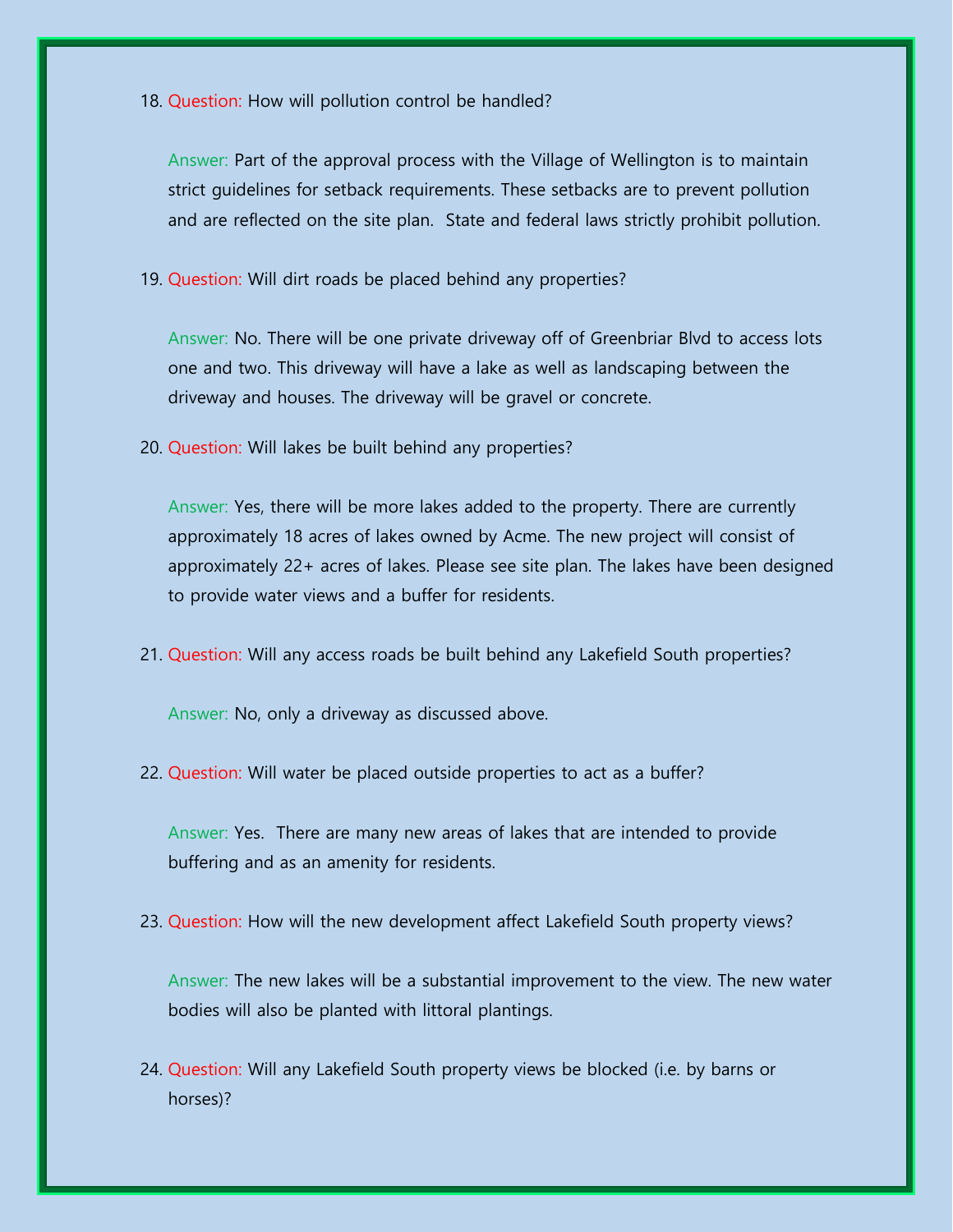Answer: No. The property views will be enhanced by the new lakes and additional landscape. The existing views consist of an overgrown field. The proposed view will be of lakes and thoughtfully designed vegetation.

25. Question: Are 2 story barns going to be built?

Answer: There will be nine 2-story structures built on each parcel. The first floor consists of horse stalls and one groom's quarter. The second floor will consist of the owner's dwelling unit. There are renderings and site plans on the website for your review. The proposed structures are architecturally beautiful. Artistic renderings of the structures have been provided on the Winding Trails website.

26. Question: Are 2 story apartments or homes going to be built?

Answer: The structures will be 1-story with a 2-story element, which will contain the owner's dwelling units. There will be no apartments.

27. Question: If any 2 story buildings, homes or barns are going to be built, will they affect or obstruct any of the Lakefield South property views?

Answer: No. The property views will be enhanced by the new lakes and additional landscape. The existing views consist of an overgrown field. The proposed view will be of lakes and thoughtfully designed vegetation.

28. Question: How many homes will be built on the Winding Trails property?

Answer: The proposed site plan does not contain detached homes. A total of nine luxury barns with one owner's dwelling unit above are proposed within the Winding Trails community.

29. Question: How many barns will be built on the Winding Trails property?

Answer: A total of nine luxury barns with one owner's dwelling unit above are proposed within the Winding Trails community.

30. Question: How will the storage and removal of manure, feed and hay deliveries be handled? And, who will be responsible for any damage caused by them?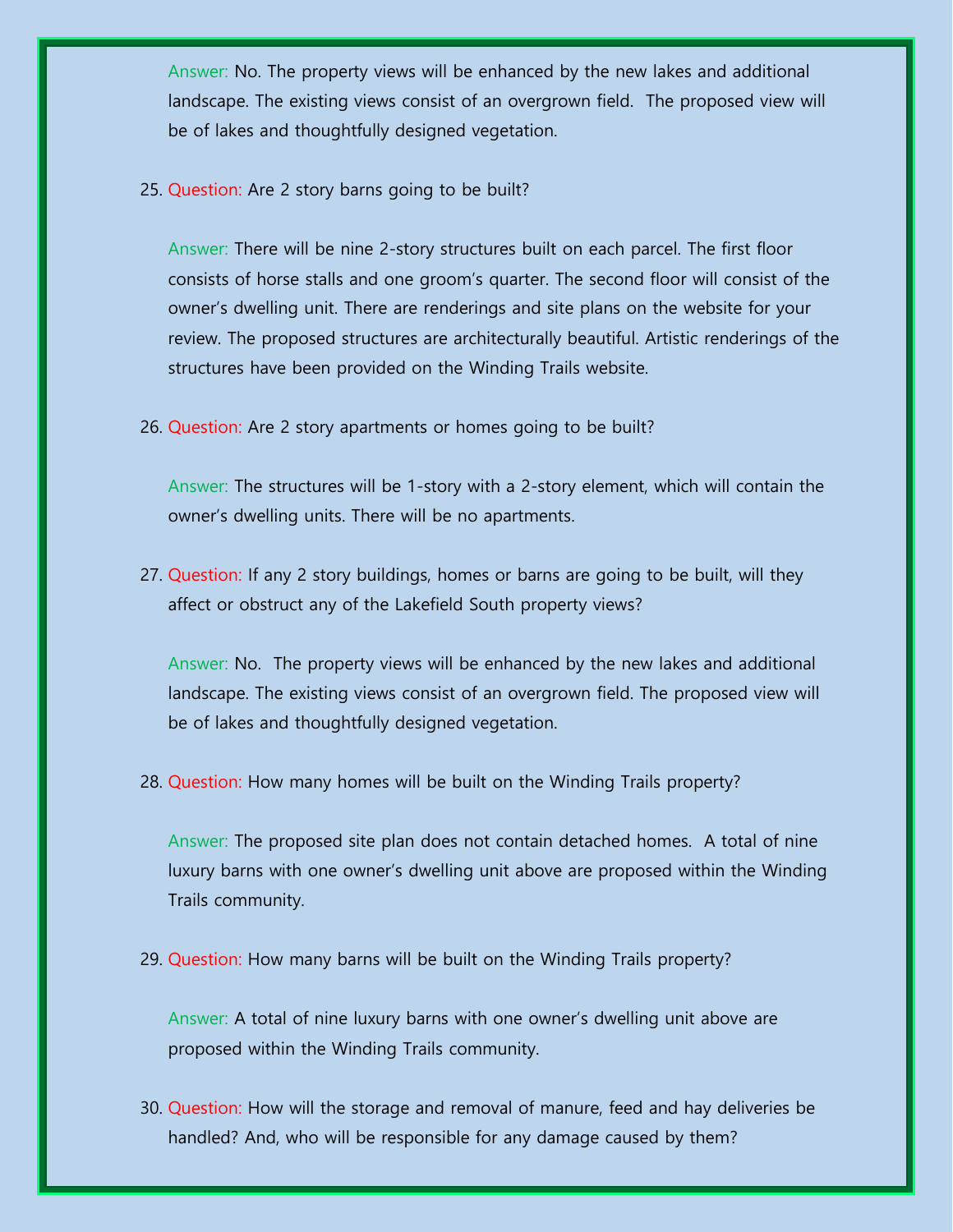Answer: Each lot will have one enclosed manure structure which will house a covered bin. The manure bins will be emptied once to twice a week depending on the barn size. This disposal will be outlined in the Winding Trails HOA documents. The feed and hay will be delivered to each property on an as needed basis. Generally, for the barn size anticipated within the community, this delivery will occur once a month. The delivery will occur via the private driveways.

31. Question: How will noise issues be handled?

Answer: Winding Trails will be part of the Village of Wellington and therefore noise complaints will be handled just as they are handled by any other residential neighborhood, through code enforcement. The Village maintains strict noise standards.

32. Question: How will paddock maintenance be handled?

Answer: Each property owner will have a landscape contract with an independent landscape company. The Winding Trails HOA documents will mandate regular maintenance of all vegetation.

33. Question: How many horses will be allowed per acre?

Answer: Each lot will be permitted to maintain four horse stalls per acre with a maximum of 12 stalls per lot. This is discussed on the Winding Trails website as well.

34. Question: How will the welfare of the horses be ensured?

Answer: The owners will see to their welfare. These are very special and expensive properties and animals. Like all equestrian owners, the animals will be given the highest level of care.

35. Question: Will there be a limit on the number of barns per acre to avoid overcrowding of the horses, which would compromise their welfare and also contribute to a rodent and fly problem?

Answer: Yes, there is a limit of one barn structure per lot.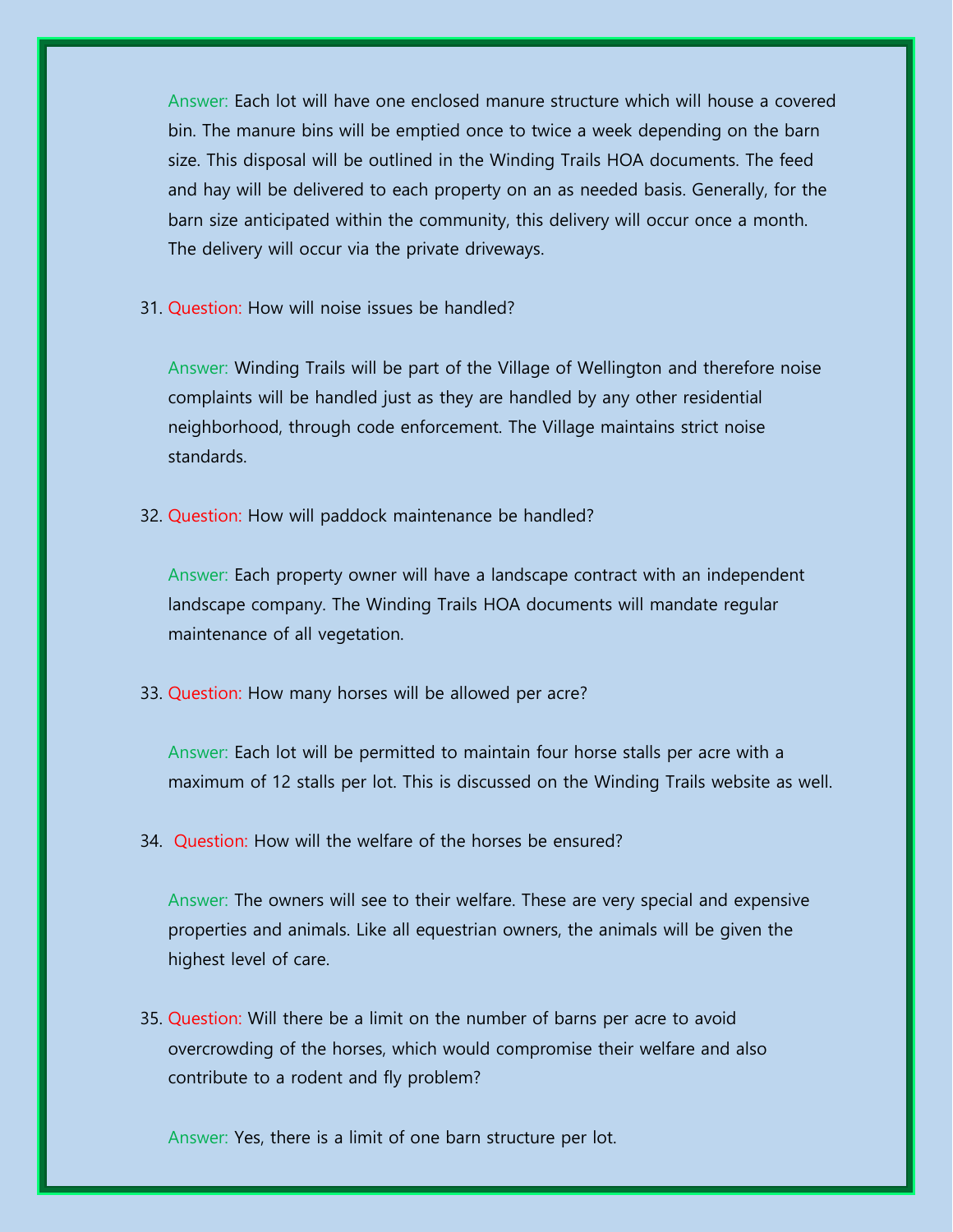36. Question: How many people will be hired to take care of animals and the properties?

Answer: This is up to the individual owner; however, properties of this nature generally have one groom's taker and an assistant.

37. Question: Will fencing be used in the new development?

Answer: Yes, there will be a new multi-purpose path around the perimeter of the project along Aero Club Drive and Greenbriar Boulevard that will have a two sets of fencing (a two-rail horse fence on the outer side of path along the right-of-way and a four-rail horse fence along the interior of that path. Each individual property will also have a continuous four-foot high fence along the perimeter of the property.

38. Question: Would fencing keep Lakefield South residents from being able to use paths with access to aero club and greenbrier roads?

Answer: Per the request of Lakefield South residents, a multi-purpose path is proposed that will provide a connection from the Lakefield South community to the private driveway along the eastern property boundary of Winding Trails, so that Lakefield South residents can access both the multi-purpose path and the existing sidewalks along Greenbriar Boulevard. To ensure continued safety, the multi-purpose path will have a pedestrian gate that will require a keycard to access. Keycard access will be restricted to Lakefield South residents.

39. Question: Will the multi-use paths be used solely for walking?

Answer: The multi-purpose path will be grassed areas. The paths will be available to equestrians, pedestrians, and golf carts.

40. Question: How will the current lakes be affected?

Answer: Please see the lake restructuring plan available on the Winding Trails website. The new lakes will be more aesthetically pleasing and more ecologically functional.

41. Question: Will the current lakes be kept intact or will some be filled in?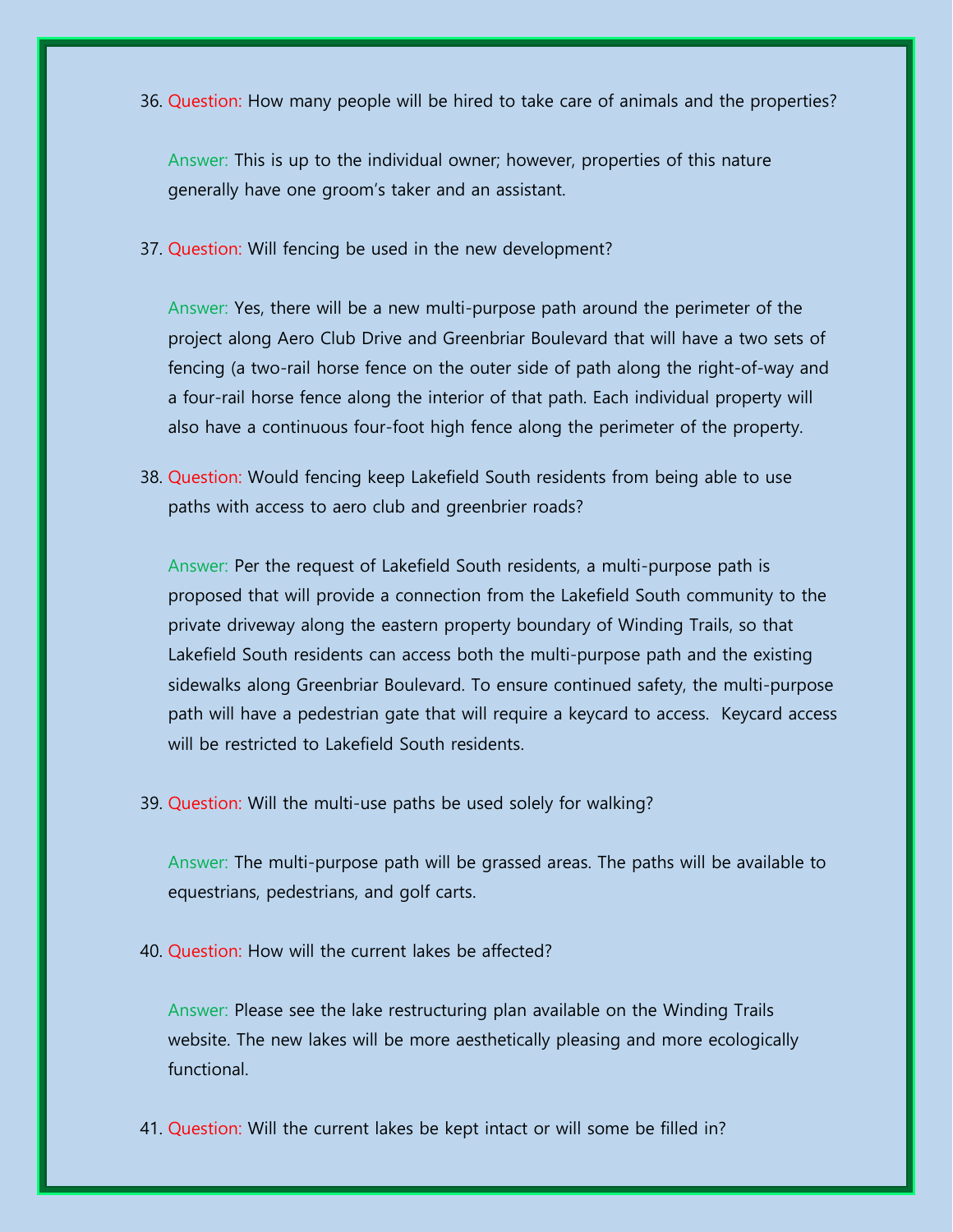Answer: The lakes will be redesigned and more lake areas are proposed to be added. Please see the lake restructuring plan available on the Winding Trails website. There are some portions of the existing lake areas that will be filled to achieve the ultimate design.

42. Question: Identify all the security measures that will be taken by the new development.

## Answer:

- 1. Virtually continuous lake will be reconfigured to surround community.
- 2. A 2-rail horse fence along perimeter of the multi-use path
- 3. A four-rail horse fence along the inside of the multi-use path
- 4. Additional landscaping surrounding the entire property.
- 5. Secured and gated driveway for new Winding Trail Property owners
- 6. New gated multi-purpose path secured access for residents only.
- 43. Question: What are the aesthetic impacts of the development?

Answer: All positive enhancements which include, new landscaping, new lakes, new littoral plantings, etc..

44. Question: Will there be artist renditions done of the proposed structures with landscaping and trails?

Answer: Yes. Renderings have been recently uploaded to the Winding Trails website. We are confident that the surrounding residents will be extremely pleased with the quality of the structures proposed.

45. Question: Will meetings be held where plans can be explained to the residents of Lakefield South? And if so, how will the residents be advised of every meeting?

Answer: Yes, the property owner and its development team are holding a meeting on August 24, 2016 at the Wellington National Country Club from 6-7:30 pm on Binks Forest.

46. Question: My child is allergic to horses. How will this project impact his/her health?